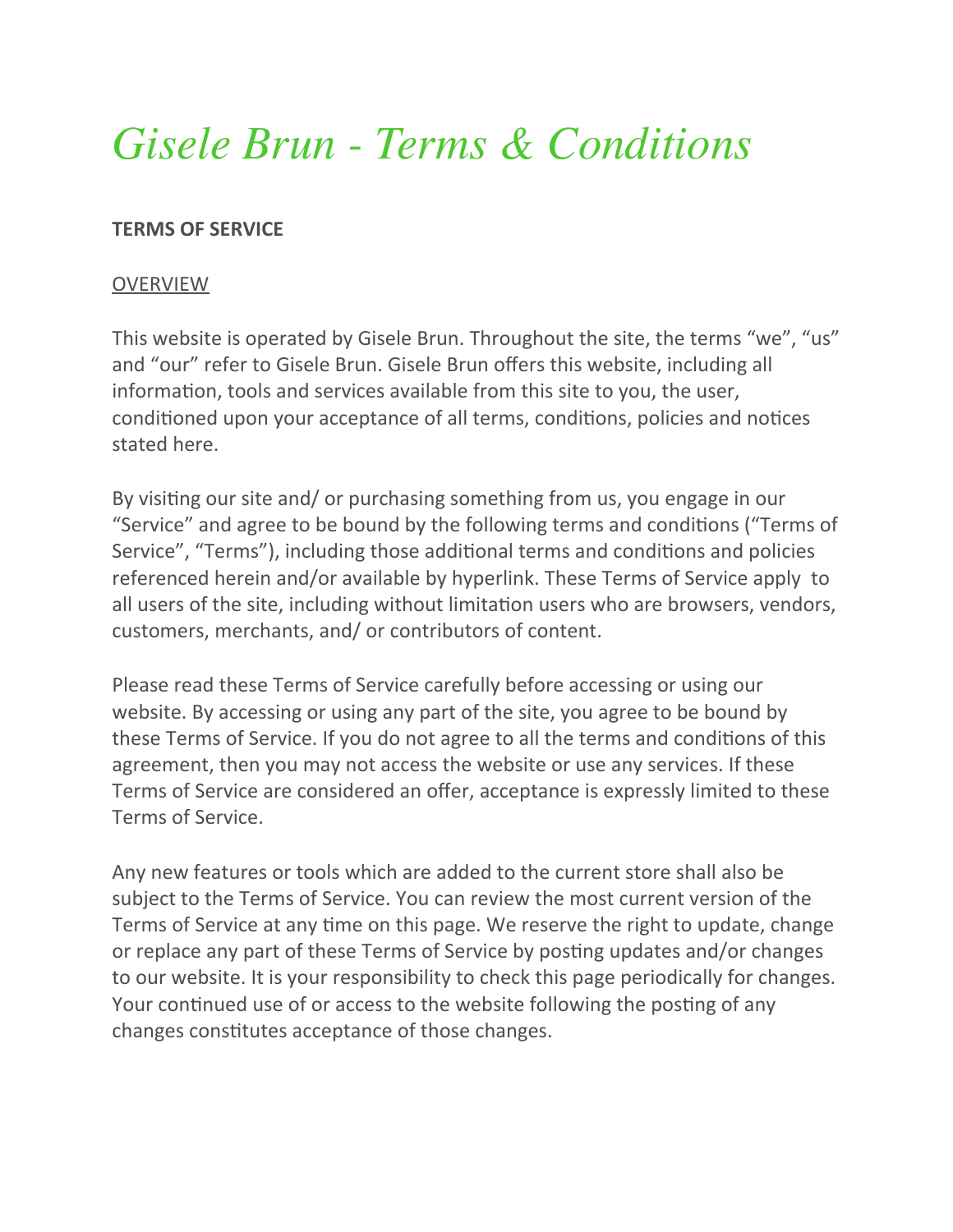#### **SECTION 1 - ONLINE STORE TERMS**

By agreeing to these Terms of Service, you represent that you are at least the age of majority in your state or province of residence, or that you are the age of majority in your state or province of residence and you have given us your consent to allow any of your minor dependents to use this site.

You may not use our products for any illegal or unauthorized purpose nor may you, in the use of the Service, violate any laws in your jurisdiction (including but not limited to copyright laws).

#### You must not transmit any worms or viruses or any code of a destructive nature.

A breach or violation of any of the Terms will result in an immediate termination of your Services.

#### **SECTION 2 - GENERAL CONDITIONS**

#### We reserve the right to refuse service to anyone for any reason at any time.

You understand that your content (not including credit card information), may be transferred unencrypted and involve (a) transmissions over various networks; and (b) changes to conform and adapt to technical requirements of connecting networks or devices. Credit card information is always encrypted during transfer over networks.

You agree not to reproduce, duplicate, copy, sell, resell or exploit any portion of the Service, use of the Service, or access to the Service or any contact on the website through which the service is provided, without express written permission by us.

The headings used in this agreement are included for convenience only and will not limit or otherwise affect these Terms.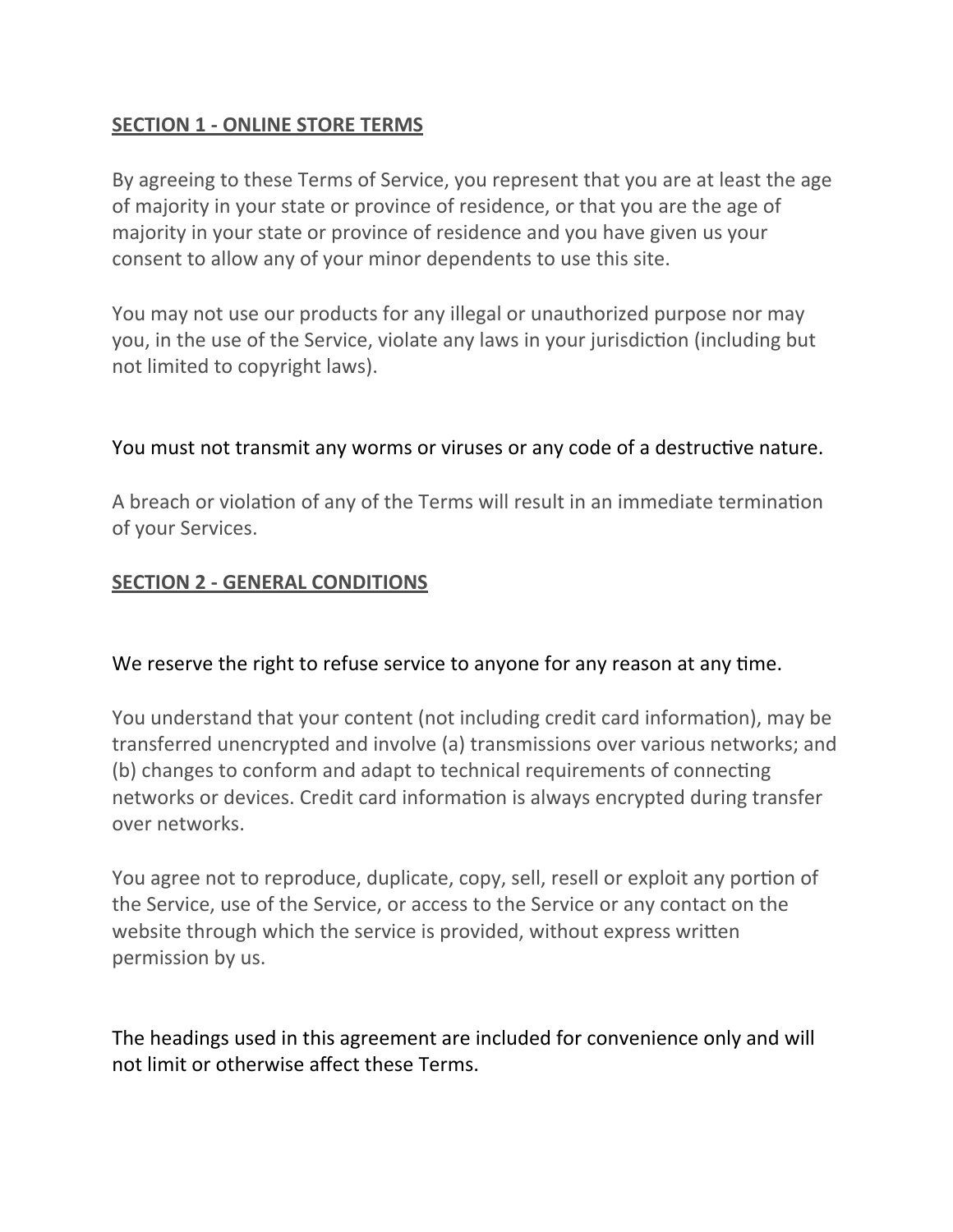## **SECTION 3 - ACCURACY, COMPLETENESS AND TIMELINESS OF INFORMATION**

We are not responsible if information made available on this site is not accurate, complete or current. The material on this site is provided for general information only and should not be relied upon or used as the sole basis for making decisions without consulting primary, more accurate, more complete or more timely sources of information. Any reliance on the material on this site is at your own risk.

This site may contain certain historical information. Historical information, necessarily, is not current and is provided for your reference only. We reserve the right to modify the contents of this site at any time, but we have no obligation to update any information on our site. You agree that it is your responsibility to monitor changes to our site.

## **SECTION 4 - MODIFICATIONS TO THE SERVICE AND PRICES**

Prices for our products are subject to change without notice.

We reserve the right at any time to modify or discontinue the Service (or any part or content thereof) without notice at any time.

We shall not be liable to you or to any third-party for any modification, price change, suspension or discontinuance of the Service.

## **SECTION 5 - PRODUCTS OR SERVICES (if applicable)**

Certain products or services may be available exclusively online through the website. These products or services may have limited quantities and are subject to an exchange only.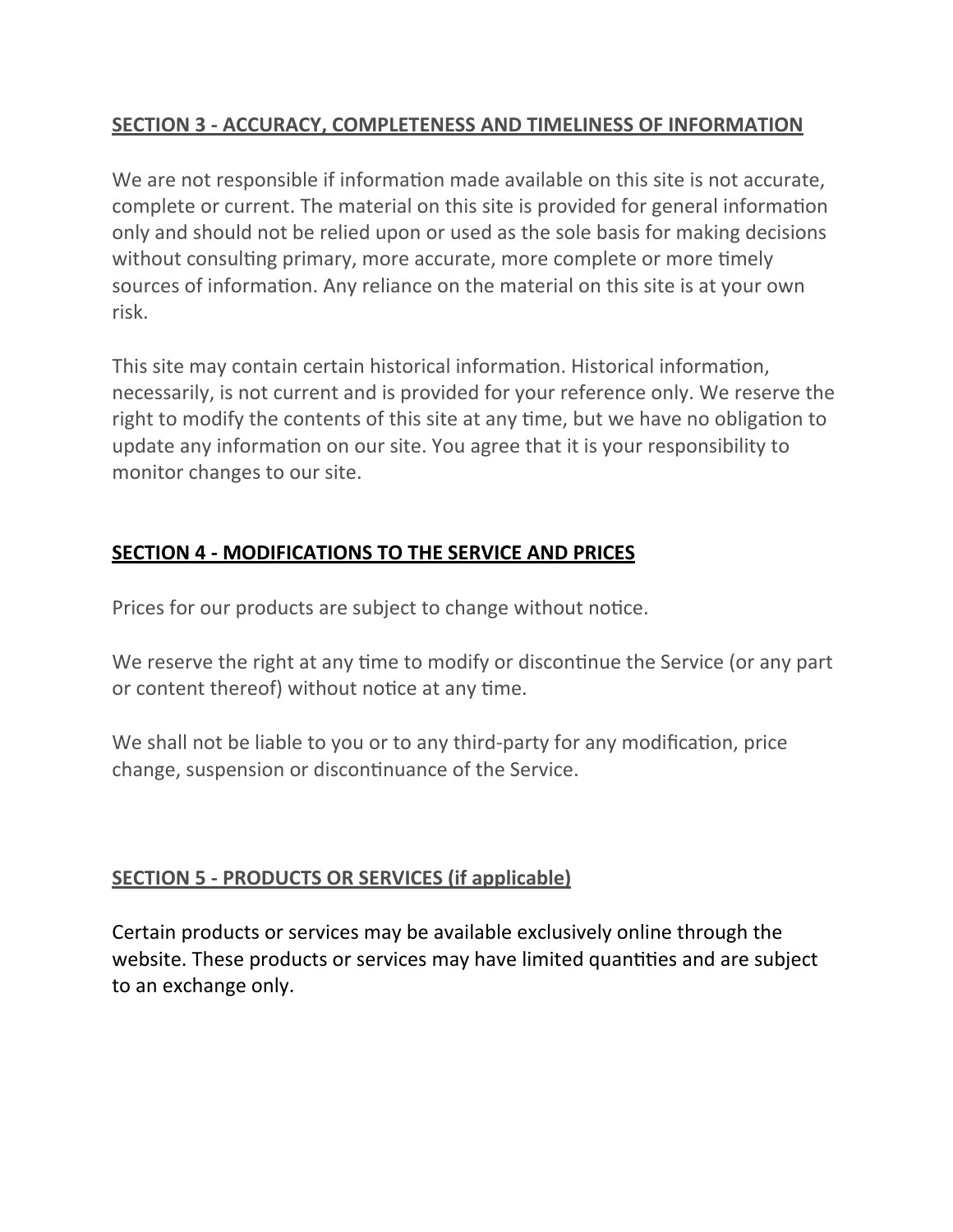We reserve the right, but are not obligated, to limit the sales of our products or Services to any person, geographic region or jurisdiction. We may exercise this right on a case-by-case basis. We reserve the right to limit the quantities of any products or services that we offer. All descriptions of products or product pricing are subject to change at anytime without notice, at the sole discretion of us. We reserve the right to discontinue any product at any time. Any offer for any product or service made on this site is void where prohibited.

We do not warrant that the quality of any products, services, information, or other material purchased or obtained by you will meet your expectations, or that any errors in the Service will be corrected.

## **SECTION 6 - APPOINTMENTS, BOOKINGS & CANCELLATIONS**

Once payment is made for booking a session, fees are 100% non-refundable, but session fees can be applied to an appointment at a later date if you need to reschedule. Rescheduling must be done within 30 days of the cancellation date otherwise payment will be forfeited. To reschedule, email us at [healing@giselebrun.com](mailto:healing@giselebrun.com)

## **SECTION 7 - OPTIONAL TOOLS (if applicable)**

We may provide you with access to third-party tools over which we neither monitor nor have any control nor input.

You acknowledge and agree that we provide access to such tools "as is" and "as available" without any warranties, representations or conditions of any kind and without any endorsement. We shall have no liability whatsoever arising from or relating to your use of optional third-party tools.

Any use by you of optional tools offered through the site is entirely at your own risk and discretion and you should ensure that you are familiar with and approve of the terms on which tools are provided by the relevant third-party provider(s).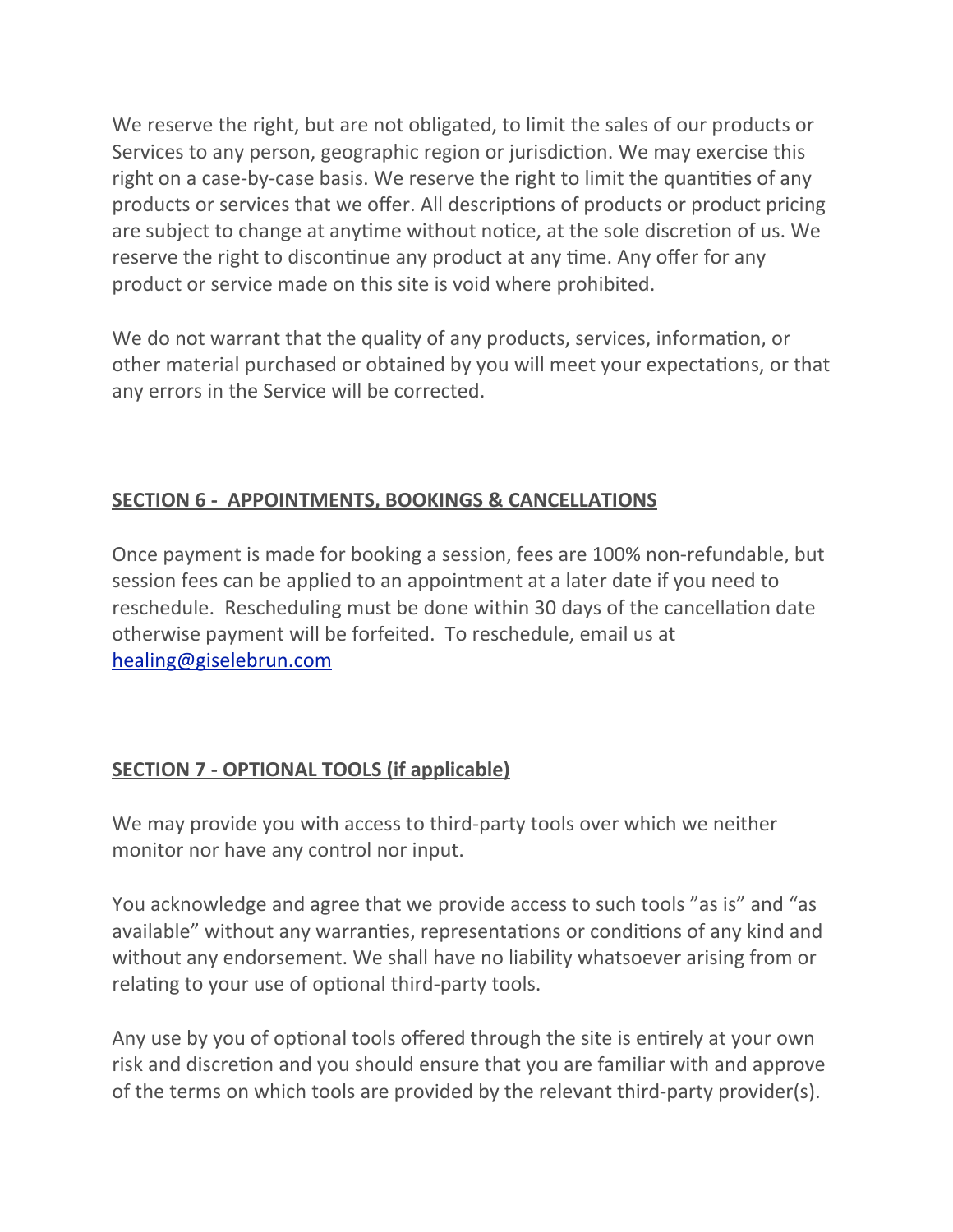We may also, in the future, offer new services and/or features through the website (including, the release of new tools and resources). Such new features and/or services shall also be subject to these Terms of Service.

#### **SECTION 8 - THIRD-PARTY LINKS**

Certain content, products and services available via our Service may include materials from third-parties.

Third-party links on this site may direct you to third-party websites that are not affiliated with us. We are not responsible for examining or evaluating the content or accuracy and we do not warrant and will not have any liability or responsibility for any third-party materials or websites, or for any other materials, products, or services of third-parties.

We are not liable for any harm or damages related to the purchase or use of goods, services, resources, content, or any other transactions made in connection with any third-party websites. Please review carefully the third-party's policies and practices and make sure you understand them before you engage in any transaction. Complaints, claims, concerns, or questions regarding third-party products should be directed to the third-party.

## **SECTION 9 - USER COMMENTS, FEEDBACK AND OTHER SUBMISSIONS**

If, at our request, you send certain specific submissions (for example contest entries) or without a request from us you send creative ideas, suggestions, proposals, plans, or other materials, whether online, by email, by postal mail, or otherwise (collectively, 'comments'), you agree that we may, at any time, without restriction, edit, copy, publish, distribute, translate and otherwise use in any medium any comments that you forward to us. We are and shall be under no obligation (1) to maintain any comments in confidence; (2) to pay compensation for any comments; or (3) to respond to any comments.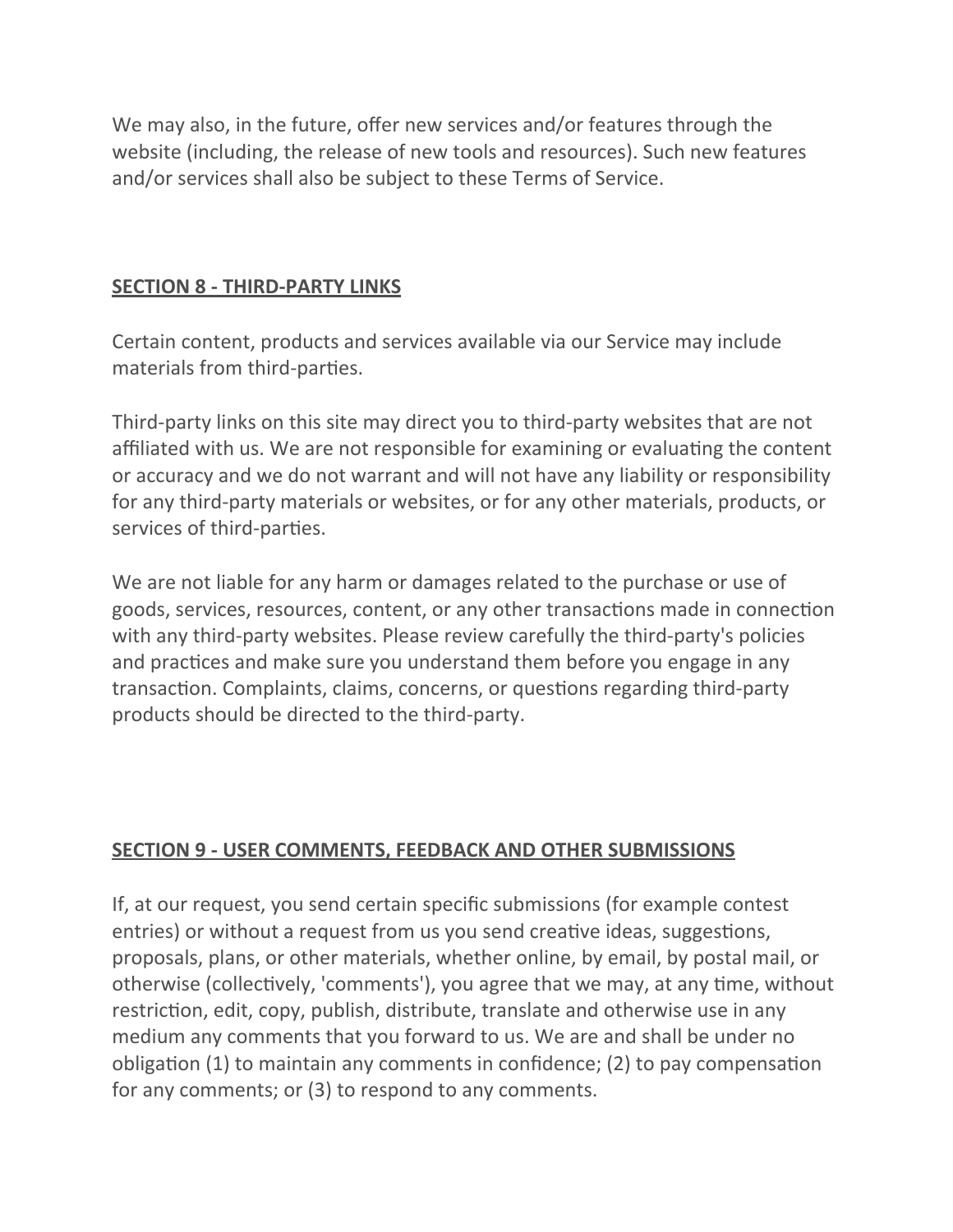We may, but have no obligation to, monitor, edit or remove content that we determine in our sole discretion are unlawful, offensive, threatening, libelous, defamatory, pornographic, obscene or otherwise objectionable or violates any party's intellectual property or these Terms of Service.

You agree that your comments will not violate any right of any third-party, including copyright, trademark, privacy, personality or other personal or proprietary right. You further agree that your comments will not contain libelous or otherwise unlawful, abusive or obscene material, or contain any computer virus or other malware that could in any way affect the operation of the Service or any related website. You may not use a false e-mail address, pretend to be someone other than yourself, or otherwise mislead us or third-parties as to the origin of any comments. You are solely responsible for any comments you make and their accuracy. We take no responsibility and assume no liability for any comments posted by you or any third-party.

#### **SECTION 10 - PERSONAL INFORMATION**

Your submission of personal information through the store is governed by our Privacy Policy. (See our Privacy Policy).

#### **SECTION 11 - ERRORS, INACCURACIES AND OMISSIONS**

Occasionally there may be information on our site or in the Service that contains typographical errors, inaccuracies or omissions that may relate to product descriptions, pricing, promotions, offers, product shipping charges, transit times and availability. We reserve the right to correct any errors, inaccuracies or omissions, and to change or update information or cancel orders if any information in the Service or on any related website is inaccurate at any time without prior notice (including after you have submitted your order).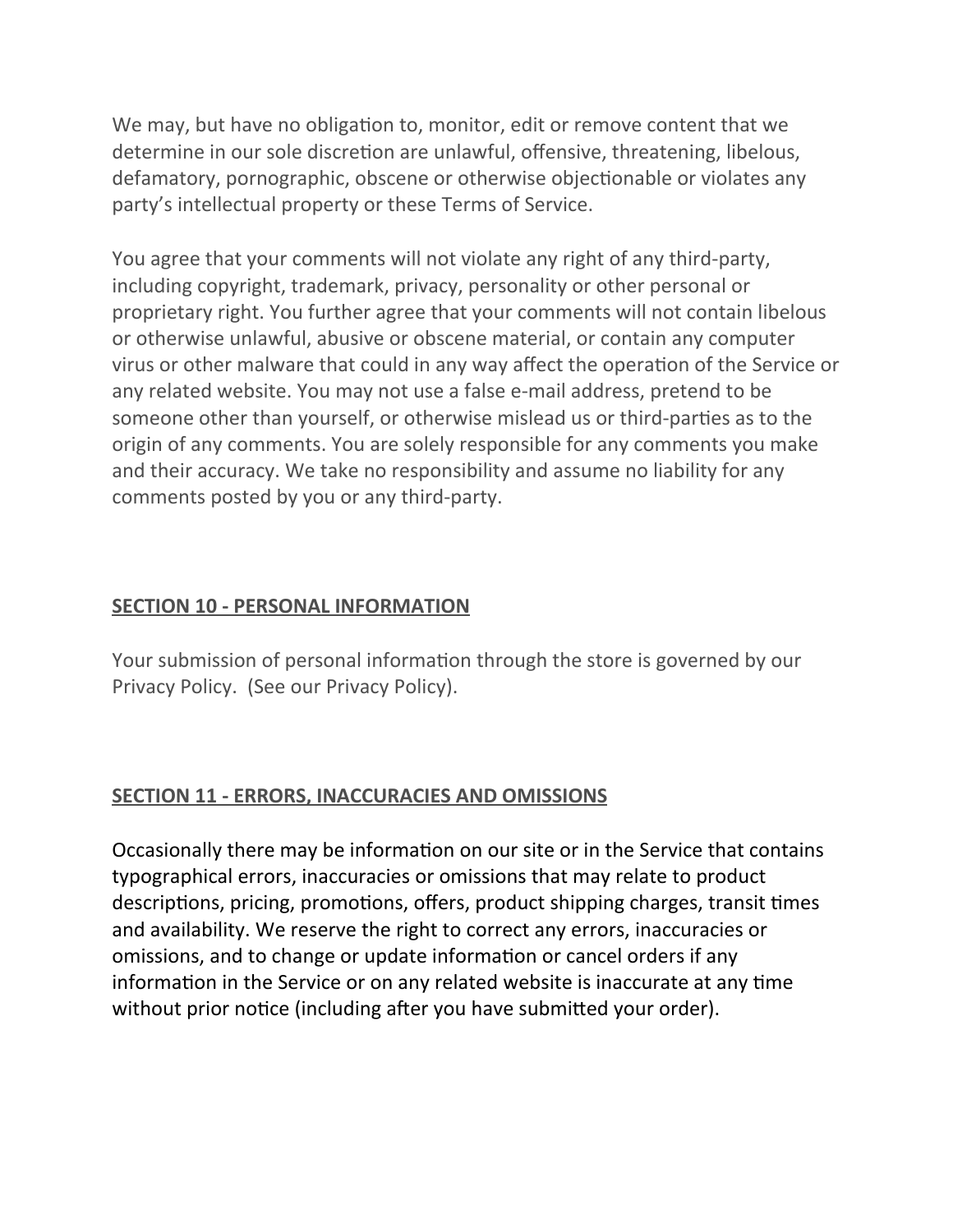We undertake no obligation to update, amend or clarify information in the Service or on any related website, including without limitation, pricing information, except as required by law. No specified update or refresh date applied in the Service or on any related website, should be taken to indicate that all information in the Service or on any related website has been modified or updated.

## **SECTION 12 - PROHIBITED USES**

In addition to other prohibitions as set forth in the Terms of Service, you are prohibited from using the site or its content: (a) for any unlawful purpose; (b) to solicit others to perform or participate in any unlawful acts; (c) to violate any international, federal, provincial or state regulations, rules, laws, or local ordinances; (d) to infringe upon or violate our intellectual property rights or the intellectual property rights of others; (e) to harass, abuse, insult, harm, defame, slander, disparage, intimidate, or discriminate based on gender, sexual orientation, religion, ethnicity, race, age, national origin, or disability; (f) to submit false or misleading information; (g) to upload or transmit viruses or any other type of malicious code that will or may be used in any way that will affect the functionality or operation of the Service or of any related website, other websites, or the Internet; (h) to collect or track the personal information of others; (i) to spam, phish, pharm, pretext, spider, crawl, or scrape; (i) for any obscene or immoral purpose; or (k) to interfere with or circumvent the security features of the Service or any related website, other websites, or the Internet. We reserve the right to terminate your use of the Service or any related website for violating any of the prohibited uses.

## **SECTION 13 - DISCLAIMER OF WARRANTIES; LIMITATION OF LIABILITY**

We do not guarantee, represent or warrant that your use of our service will be uninterrupted, timely, secure or error-free.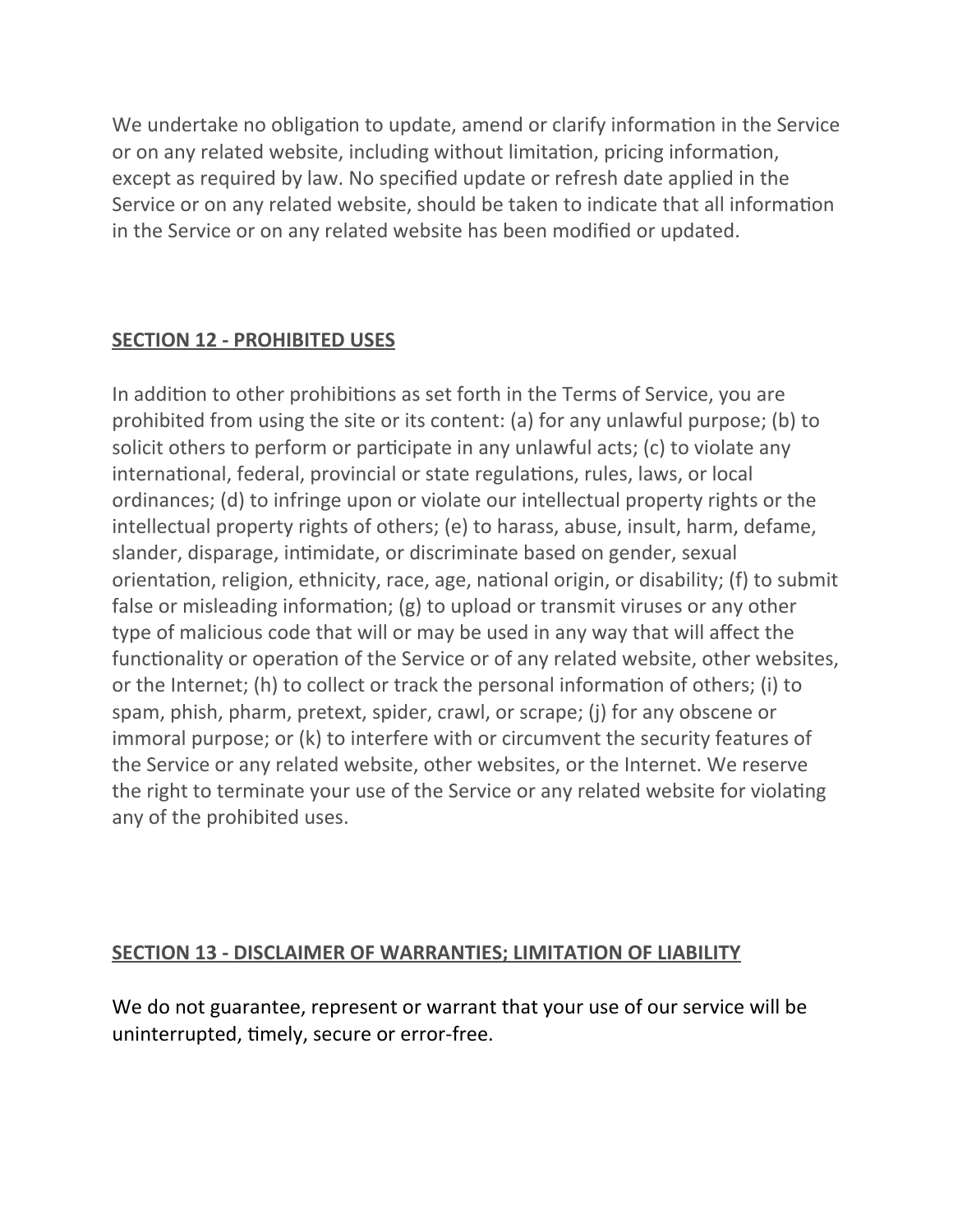We do not warrant that the results that may be obtained from the use of the service will be accurate or reliable.

You agree that from time to time we may remove the service for indefinite periods of time or cancel the service at any time, without notice to you.

You expressly agree that your use of, or inability to use, the service is at your sole risk. The service and all products and services delivered to you through the service are (except as expressly stated by us) provided 'as is' and 'as available' for your use, without any representation, warranties or conditions of any kind, either express or implied, including all implied warranties or conditions of merchantability, merchantable quality, fitness for a particular purpose, durability, title, and non-infringement.

In no case shall Gisele Brun be liable for any injury, loss, claim, or any direct, indirect, incidental, punitive, special, or consequential damages of any kind, including, without limitation lost profits, lost revenue, lost savings, loss of data, replacement costs, or any similar damages, whether based in contract, tort (including negligence), strict liability or otherwise, arising from your use of any of the service or any products procured using the service, or for any other claim related in any way to your use of the service or any product, including, but not limited to, any errors or omissions in any content, or any loss or damage of any kind incurred as a result of the use of the service or any content (or product) posted, transmitted, or otherwise made available via the service, even if advised of their possibility. Because some states or jurisdictions do not allow the exclusion or the limitation of liability for consequential or incidental damages, in such states or jurisdictions, our liability shall be limited to the maximum extent permitted by law.

#### **SECTION 14 - INDEMNIFICATION**

You agree to indemnify, defend and hold harmless Gisele Brun harmless from any claim or demand, including reasonable attorneys' fees, made by any third-party due to or arising out of your breach of these Terms of Service or the documents they incorporate by reference, or your violation of any law or the rights of a thirdparty.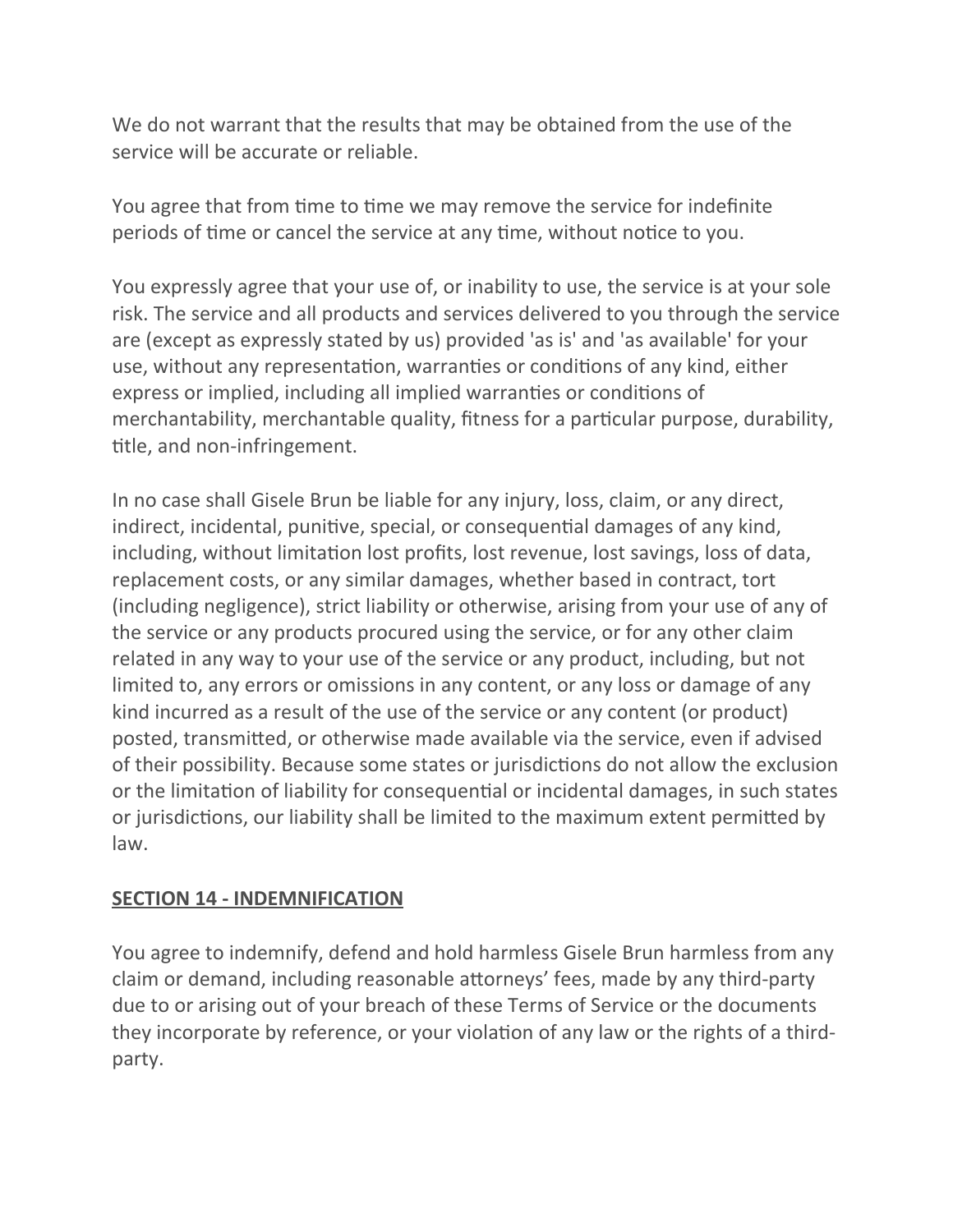#### **SECTION 15 - SEVERABILITY**

In the event that any provision of these Terms of Service is determined to be unlawful, void or unenforceable, such provision shall nonetheless be enforceable to the fullest extent permitted by applicable law, and the unenforceable portion shall be deemed to be severed from these Terms of Service, such determination shall not affect the validity and enforceability of any other remaining provisions.

#### **SECTION 16 - TERMINATION**

The obligations and liabilities of the parties incurred prior to the termination date shall survive the termination of this agreement for all purposes.

These Terms of Service are effective unless and until terminated by either you or us. You may terminate these Terms of Service at any time by notifying us that you no longer wish to use our Services, or when you cease using our site.

If in our sole judgment you fail, or we suspect that you have failed, to comply with any term or provision of these Terms of Service, we also may terminate this agreement at any time without notice and you will remain liable for all amounts due up to and including the date of termination; and/or accordingly may deny you access to our Services (or any part thereof).

#### **SECTION 17 - ENTIRE AGREEMENT**

The failure of us to exercise or enforce any right or provision of these Terms of Service shall not constitute a waiver of such right or provision.

These Terms of Service and any policies or operating rules posted by us on this site or in respect to The Service constitutes the entire agreement and understanding between you and us and govern your use of the Service, superseding any prior or contemporaneous agreements, communications and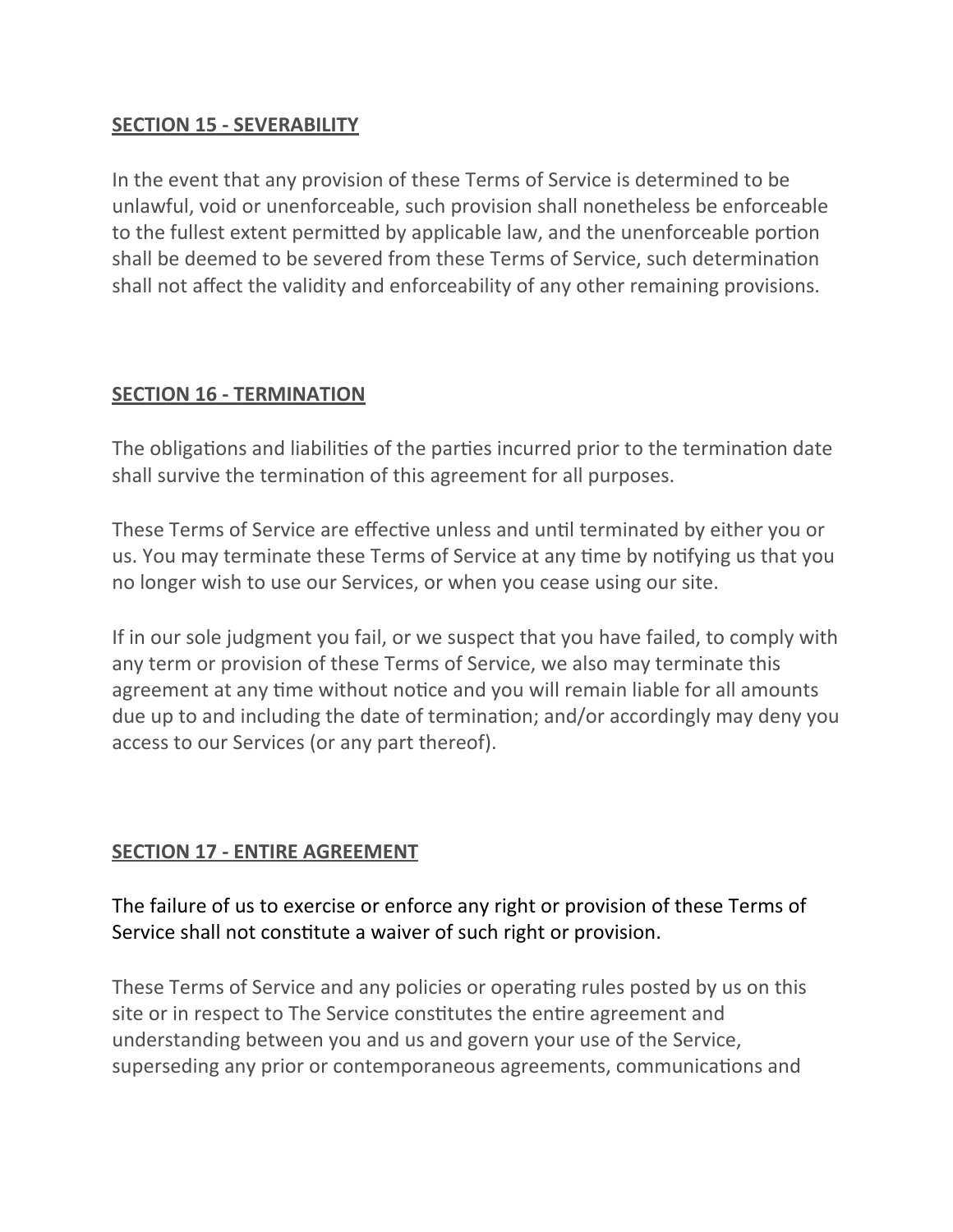proposals, whether oral or written, between you and us (including, but not limited to, any prior versions of the Terms of Service).

Any ambiguities in the interpretation of these Terms of Service shall not be construed against the drafting party.

#### **SECTION 18 - GOVERNING LAW**

These Terms of Service and any separate agreements whereby we provide you Services shall be governed by and construed in accordance with the laws of.

## **SECTION 19 - CHANGES TO TERMS OF SERVICE**

You can review the most current version of the Terms of Service at any time at this page.

We reserve the right, at our sole discretion, to update, change or replace any part of these Terms of Service by posting updates and changes to our website. It is your responsibility to check our website periodically for changes. Your continued use of or access to our website or the Service following the posting of any changes to these Terms of Service constitutes acceptance of those changes.

## **SECTION 20 - CONTACT INFORMATION**

Questions about the Terms of Service should be sent to us at [healing@giselebrun.com](mailto:healing@giselebrun.com)